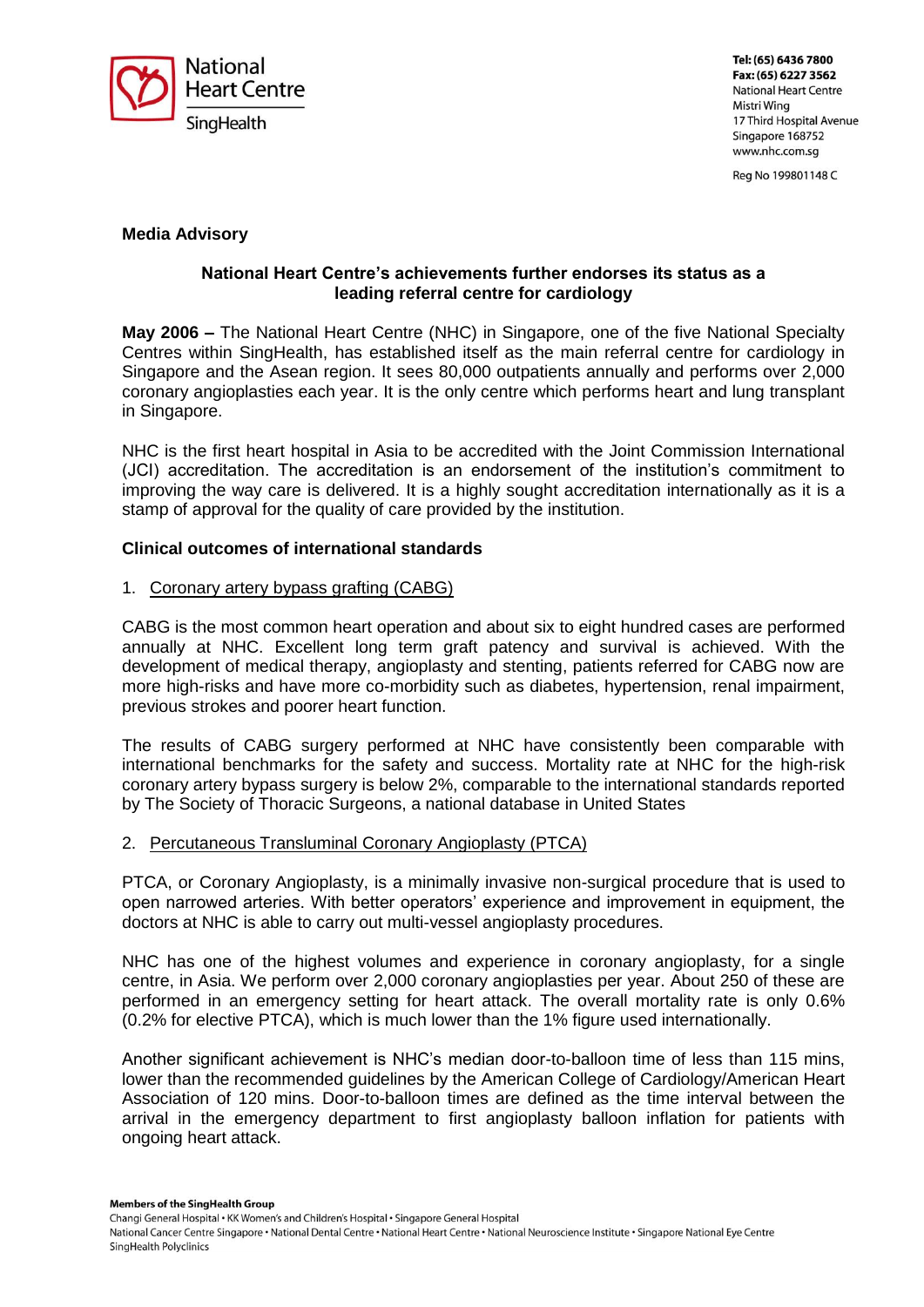

Tel: (65) 6436 7800 Fax: (65) 6227 3562 **National Heart Centre** Mistri Wing 17 Third Hospital Avenue Singapore 168752 www.nhc.com.sg

Reg No 199801148 C

### **Leader in cardiac care**

#### 1. Valve Repair vs Valve Replacement

As the incidence of rheumatic heart disease declines with economic development, more degenerative valvular problems are being seen. Reduced operative mortality has allowed these patients to be referred for surgery at earlier stage of the disease. More patients are now favouring the use of bioprosthetic valves because of a better quality of life and the avoidance of complications of anticoagulation.

The superior result of mitral valve repair over replacement has given great impetus to perfecting the techniques of mitral valve repair. The mitral valve is one of the four valves of the heart. It lies between the left atrium and left ventricle, ensuring that blood flows from the atrium to the ventricle and not the other way. Over 90% of degenerative mitral valves can be repaired in National Heart Centre of Singapore (NHC) with minimal mortality and morbidity. NHC is also involved in the development of autologous pericardial valve using the SPAC technique, which may be clinically tested at a future time.

#### 2. Dor procedure for heart failure patients

NHC has achieved dramatic results for Dor surgery performed on its heart failure patients. Twelve patients survived the surgery and experience improved quality of life after the operation. This procedure was named after its founder Dr Vincent Dor and it involves reconstructing the shape and size of the heart.

Its youngest patient is a 36-year-old musician who suffered two heart-attacks and was in severe heart failure with an ejection fraction (EF) which describes the percentage of blood pumped out of the filled ventricle. A normal ejection fraction is 50% to 75%. The patient was in persistent heart failure and his only option was a heart transplant. It took four to six months of intense medical therapy to stablise his condition and prepare him for surgery. Two bypass grafts and the Dor procedure were done and within two weeks, he was discharged from the hospital. This patient has since returned to work and is doing well.

The oldest patient who underwent the Dor procedure is a 70-year-old Malay female who had suffered from a heart attack. She was admitted into NHC twice for congestive heart failure within a month. Her ejection fraction was 20% and her heart was severely enlarged. She underwent three bypass grafts and the Dor procedure and has now recovered fully. She has had no readmissions for heart failure to date and is now able to resume her usual routine activities without feeling breathless.

The Dor procedure has significantly improved the quality of the lives of the heart failure patients who are on the transplant waiting list and those whose heart failure is not yet severe enough to be put on the waiting list.

Members of the SingHealth Group

Changi General Hospital • KK Women's and Children's Hospital • Singapore General Hospital

National Cancer Centre Singapore · National Dental Centre · National Heart Centre · National Neuroscience Institute · Singapore National Eye Centre SingHealth Polyclinics